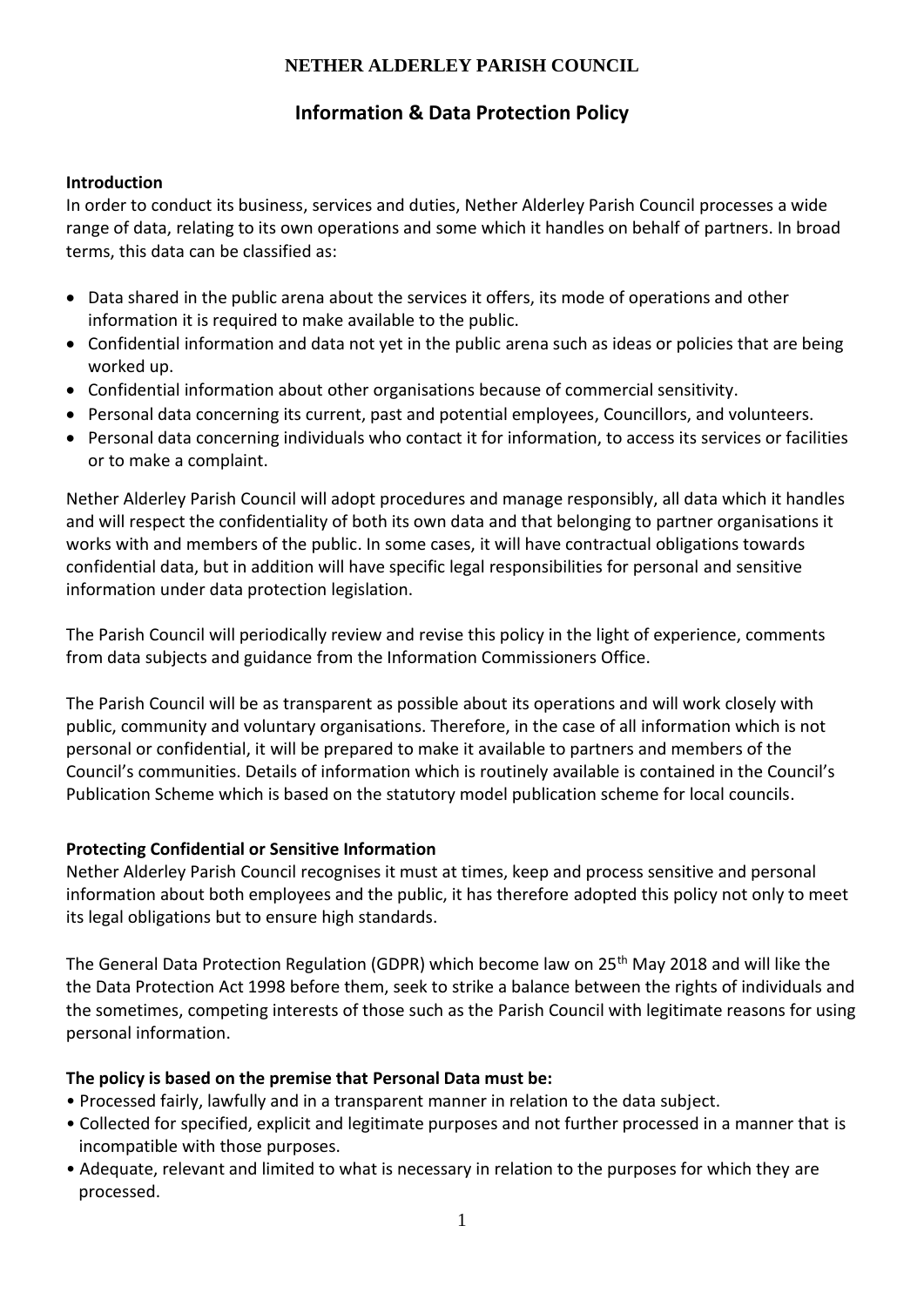- Accurate and, where necessary, kept up to date.
- Kept in a form that permits identification of data subjects for no longer than is necessary for the purposes for which the personal data are processed.
- Processed in a manner that ensures appropriate security of the personal data including protection against unauthorised or unlawful processing and against accidental loss, destruction or damage, using appropriate technical or organisational measures.

# **Data Protection Terminology**

**Data subject** - means the person whose personal data is being processed.

That may be an employee, prospective employee, associate or prospective associate of BTC or someone transacting with it in some way, or an employee, Member or volunteer with one of our clients, or persons transacting or contracting with one of our clients when we process data for them.

**Personal data** - means any information relating to a natural person or data subject that can be used directly or indirectly to identify the person.

It can be anything from a name, a photo, and an address, date of birth, an email address, bank details, and posts on social networking sites or a computer IP address.

**Sensitive personal data** - includes information about racial or ethnic origin, political opinions, and religious or other beliefs, trade union membership, medical information, sexual orientation, genetic and biometric data or information related to offences or alleged offences where it is used to uniquely identify an individual.

**Data controller** - means a person who (either alone or jointly or in common with other persons) (e.g. Town Council, employer, council) determines the purposes for which and the manner in which any personal data is to be processed.

**Data processor** - in relation to personal data, means any person (other than an employee of the data controller) who processes the data on behalf of the data controller.

**Processing information or data** - means obtaining, recording or holding the information or data or carrying out any operation or set of operations on the information or data, including:

- organising, adapting or altering it
- retrieving, consulting or using the information or data
- disclosing the information or data by transmission, dissemination or otherwise making it available
- aligning, combining, blocking, erasing or destroying the information or data. regardless of the Technology used.

Nether Alderley Parish Council processes **personal data** in order to:

- fulfil its duties as an employer by complying with the terms of contracts of employment, safeguarding the employee and maintaining information required by law.
- pursue the legitimate interests of its business and its duties as a public body, by fulfilling contractual terms with other organisations, and maintaining information required by law.
- monitor its activities including the equality and diversity of its activities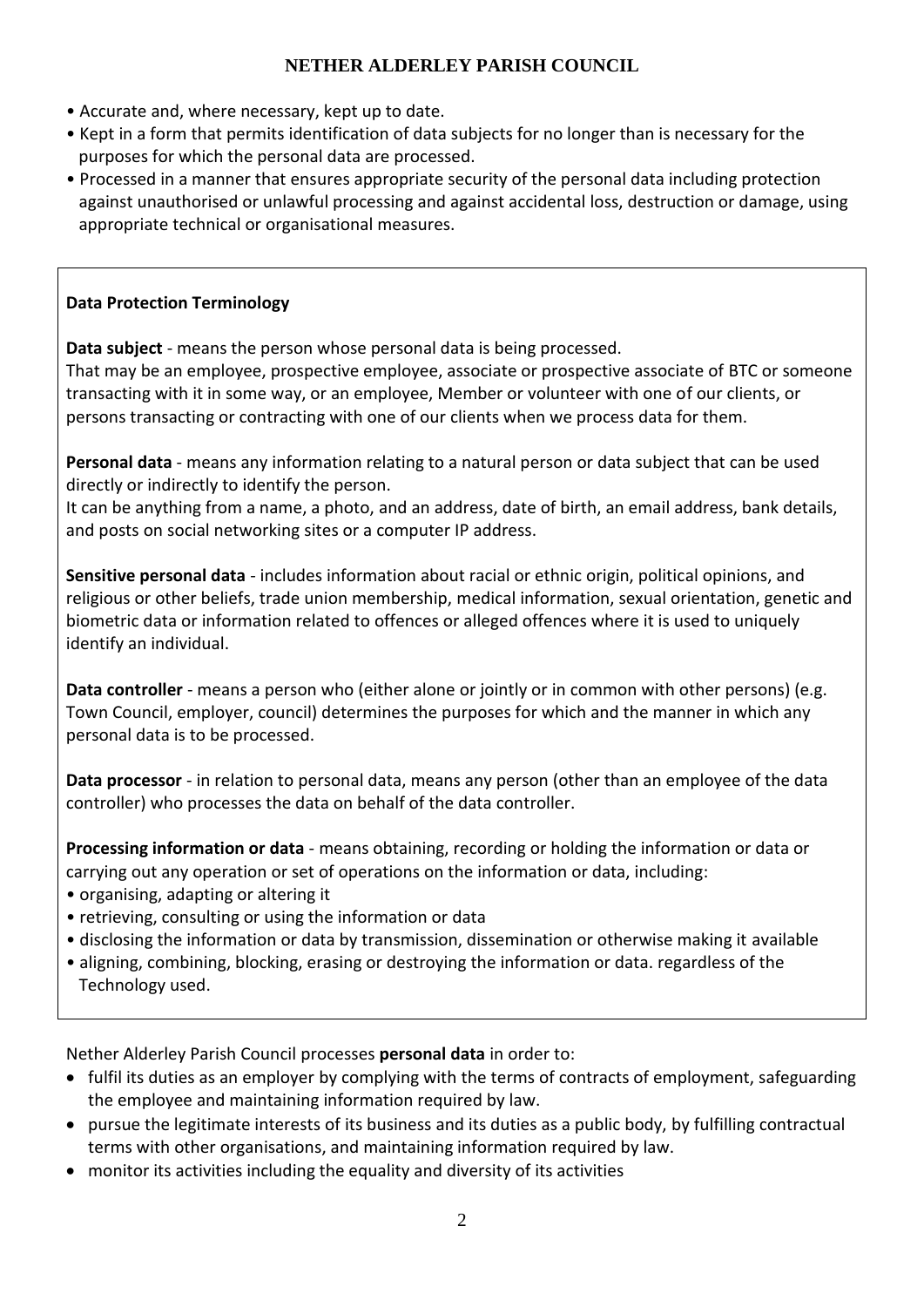- fulfil its duties in operating the business premises including security
- assist regulatory and law enforcement agencies
- process information including the recording and updating details about its Councillors, employees, partners and volunteers.
- process information including the recording and updating details about individuals who contact it for information, or to access a service, or make a complaint.
- undertake surveys, censuses and questionnaires to fulfil the objectives and purposes of the Council.
- undertake research, audit and quality improvement work to fulfil its objects and purposes.
- carry out Council administration.

Where appropriate and governed by necessary safeguards we will carry out the above processing jointly with other appropriate bodies from time to time.

# **The Council will ensure that at least one of the following conditions is met for personal information to be considered fairly processed:**

- The individual has consented to the processing
- Processing is necessary for the performance of a contract or agreement with the individual
- Processing is required under a legal obligation
- Processing is necessary to protect the vital interests of the individual
- Processing is necessary to carry out public functions
- Processing is necessary in order to pursue the legitimate interests of the data controller or third parties.

Particular attention is paid to the processing of any **sensitive personal information** and the Parish Council will ensure that at least one of the following conditions is met:

- Explicit consent of the individual
- Required by law to process the data for employment purposes
- A requirement in order to protect the vital interests of the individual or another person

# **Who is responsible for protecting a person's personal data?**

The Parish Council as a corporate body has ultimate responsibility for ensuring compliance with the Data Protection legislation. The Council has delegated this responsibility day to day to the Parish Clerk.

- Email: clerk.napc@gmail.com
- Phone: 07717 244 537
- Correspondence: The Parish Clerk, 28 Sandhurst Drive, Wilmslow, Cheshire SK9 2GP

### **Diversity Monitoring**

Nether Alderley Parish Council monitors the diversity of its employees, and Councillors, in order to ensure that there is no inappropriate or unlawful discrimination in the way it conducts its activities. It undertakes similar data handling in respect of prospective employees. This data will always be treated as confidential. It will only be accessed by authorised individuals within the Council and will not be disclosed to any other bodies or individuals. Diversity information will never be used as selection criteria and will not be made available to others involved in the recruitment process. Anonymised data derived from diversity monitoring will be used for monitoring purposes and may be published and passed to other bodies.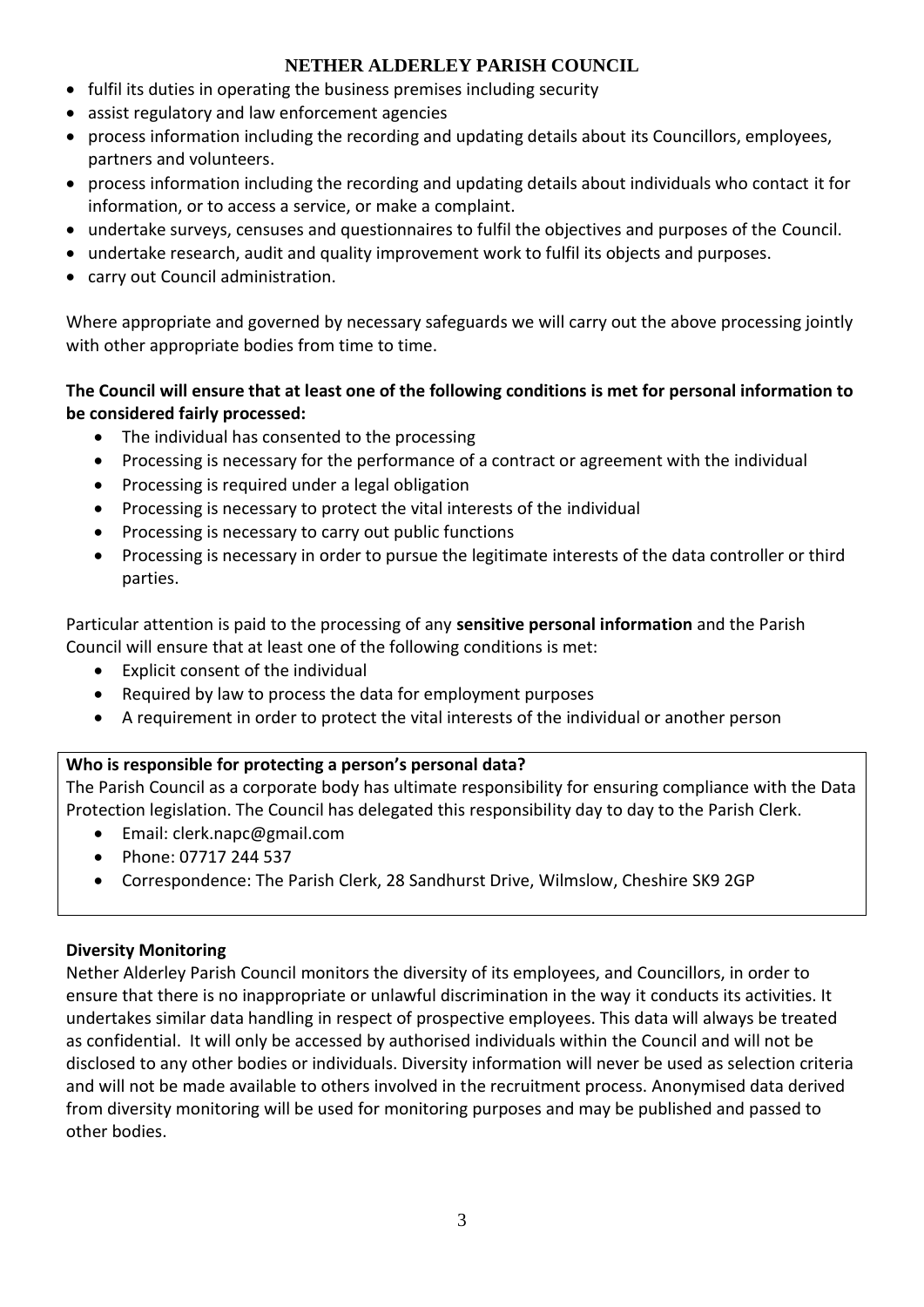The Council will always give guidance on personnel data to employees, councillors, partners and volunteers through a Privacy Notice and ensure that individuals on whom personal information is kept are aware of their rights and have easy access to that information on request.

Appropriate technical and organisational measures will be taken against Unauthorised or unlawful processing of personal data and against accidental loss or destruction of, or damage to, personal data. Personal data shall not be transferred to a country or territory outside the European Economic Areas unless that country or territory ensures an adequate level of protection for the rights and freedoms of data subjects in relation to the processing of personal data.

## **Information provided to us**

The information provided (personal information such as name, address, email address, phone number) will be processed and stored so that it is possible for us to contact, respond to or conduct the transaction requested by the individual. By transacting with Nether Alderley Parish Council, individuals are deemed to be giving consent for their personal data provided to be used and transferred in accordance with this policy, however where ever possible specific written consent will be sought. It is the responsibility of those individuals to ensure that the Parish Council is able to keep their personal data accurate and up-to-date. The personal information will be not shared or provided to any other third party or be used for any purpose other than that for which it was provided.

# **The Councils Right to Process Information**

General Data Protection Regulations (and Data Protection Act) Article 6 (1) (a) (b) and (e) Processing is with consent of the data subject, or Processing is necessary for compliance with a legal obligation. Processing is necessary for the legitimate interests of the Council.

### **Information Security**

The Parish Council cares to ensure the security of personal data. We make sure that your information is protected from unauthorised access, loss, manipulation, falsification, destruction or unauthorised disclosure. This is done through appropriate technical measures and appropriate policies. We will only keep your data for the purpose it was collected for and only for as long as is necessary, after which it will be deleted.

### **Children**

We will not process any data relating to a child (under 13) without the express parental/ guardian consent of the child concerned.

# **Rights of a Data Subject**

**Access to Information:** an individual has the right to request access to the information we have on them. They can do this by contacting our Parish Clerk ((email: [clerk.napc@gmail.com](mailto:clerk.napc@gmail.com) or Tel.: 07717 244 537).

**Information Correction:** If they believe that the information we have about them is incorrect, they may contact us so that we can update it and keep their data accurate. Please contact: Parish Clerk.

**Information Deletion:** If the individual wishes the Parish Council to delete the information about them, they can do so by contacting the Parish Clerk.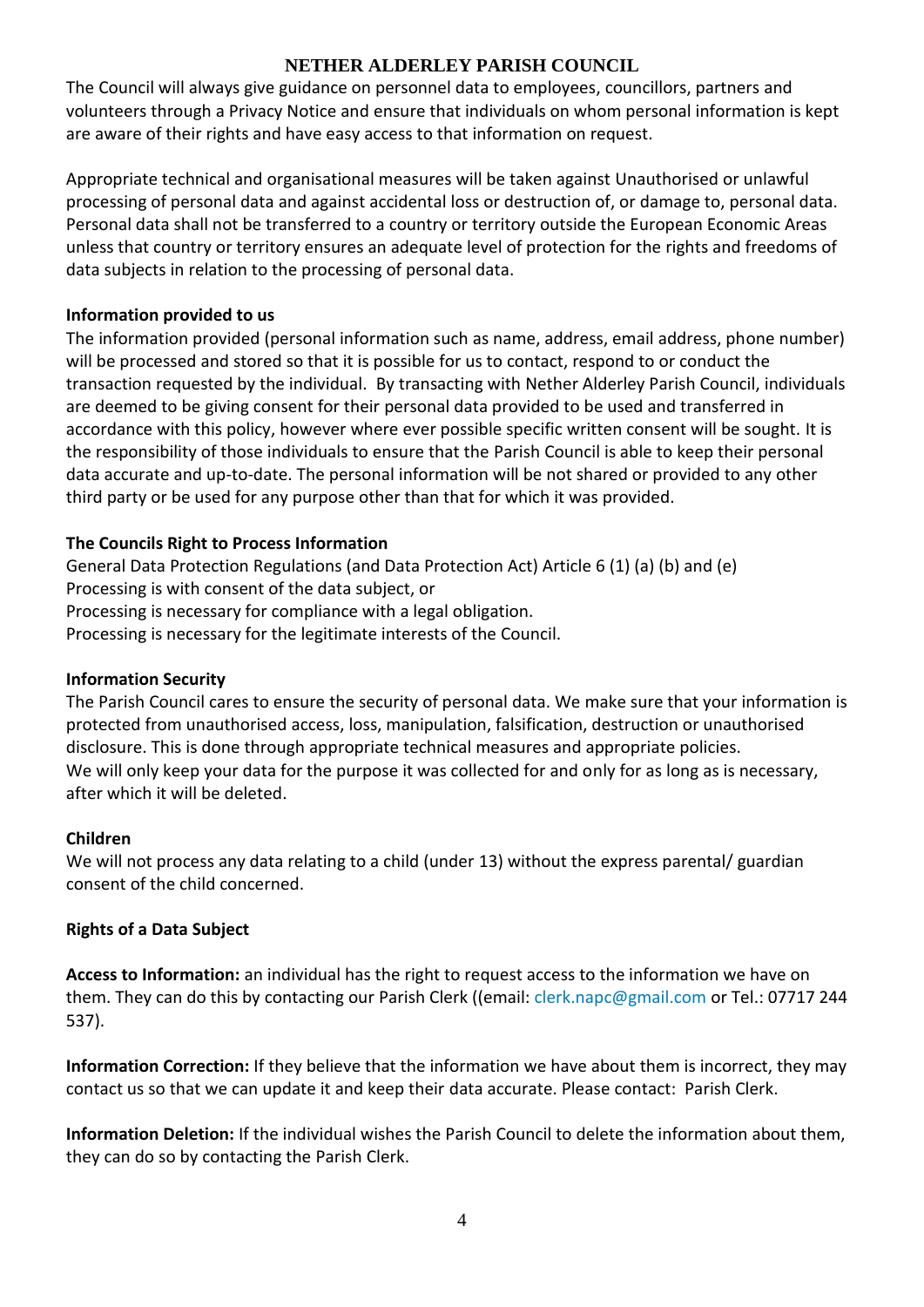**Right to Object:** If an individual believes their data is not being processed for the purpose it has been collected for, they may object by contacting the Parish Clerk.

The Parish Council does not use automated decision making or profiling of individual personal data.

**Complaints:** If an individual has a complaint regarding the way their personal data has been processed, they may make a complaint to the Parish Clerk or the Information Commissioners Office **[casework@ico.org.uk](mailto:casework@ico.org.uk)** Tel: 0303 123 1113.

The Council will always give guidance on personnel data to employees through the Employee handbook.

The Council will ensure that individuals on whom personal information is kept are aware of their rights and have easy access to that information on request.

#### **Making Information Available**

The Publication Scheme is a means by which the Council can make a significant amount of information available routinely, without waiting for someone to specifically request it. The scheme is intended to encourage local people to take an interest in the work of the Council and its role within the community.

In accordance with the provisions of the Freedom of Information Act 2000, this Scheme specifies the classes of information which the Council publishes or intends to publish. It is supplemented with an Information Guide which will give greater detail of what the Council will make available and hopefully make it easier for people to access it.

All formal meetings of Council and its committees are subject to statutory notice being given on notice boards, the Website and sent to the local media. The Council publishes an annual programme in May each year. All formal meetings are open to the public and press and reports to those meetings and relevant background papers are available for the public to see. The Council welcomes public participation and has a public participation session on each Council and committee meeting. Details can be seen in the Council's Standing Orders, which are available on its Website or from the Parish Clerk.

Occasionally, Council or committees may need to consider matters in private. Examples of this are matters involving personal details of staff, or a particular member of the public, or where details of commercial/contractual sensitivity are to be discussed. This will only happen after a formal resolution has been passed to exclude the press and public and reasons for the decision are stated. Minutes from all formal meetings are public documents.

The Openness of Local Government Bodies Regulations 2014 requires written records to be made of certain decisions taken by officers under delegated powers. These are not routine operational and administrative decisions such as giving instructions to the workforce or paying an invoice approved by Council, but would include urgent action taken after consultation with the Chairman, such as responding to a planning application in advance of Council. In other words, decisions which would have been made by Council or committee had the delegation not been in place.

The 2014 Regulations also amend the Public Bodies (Admission to Meetings) Act 1960 to allow the public or press to film, photograph or make an audio recording of council and committee meetings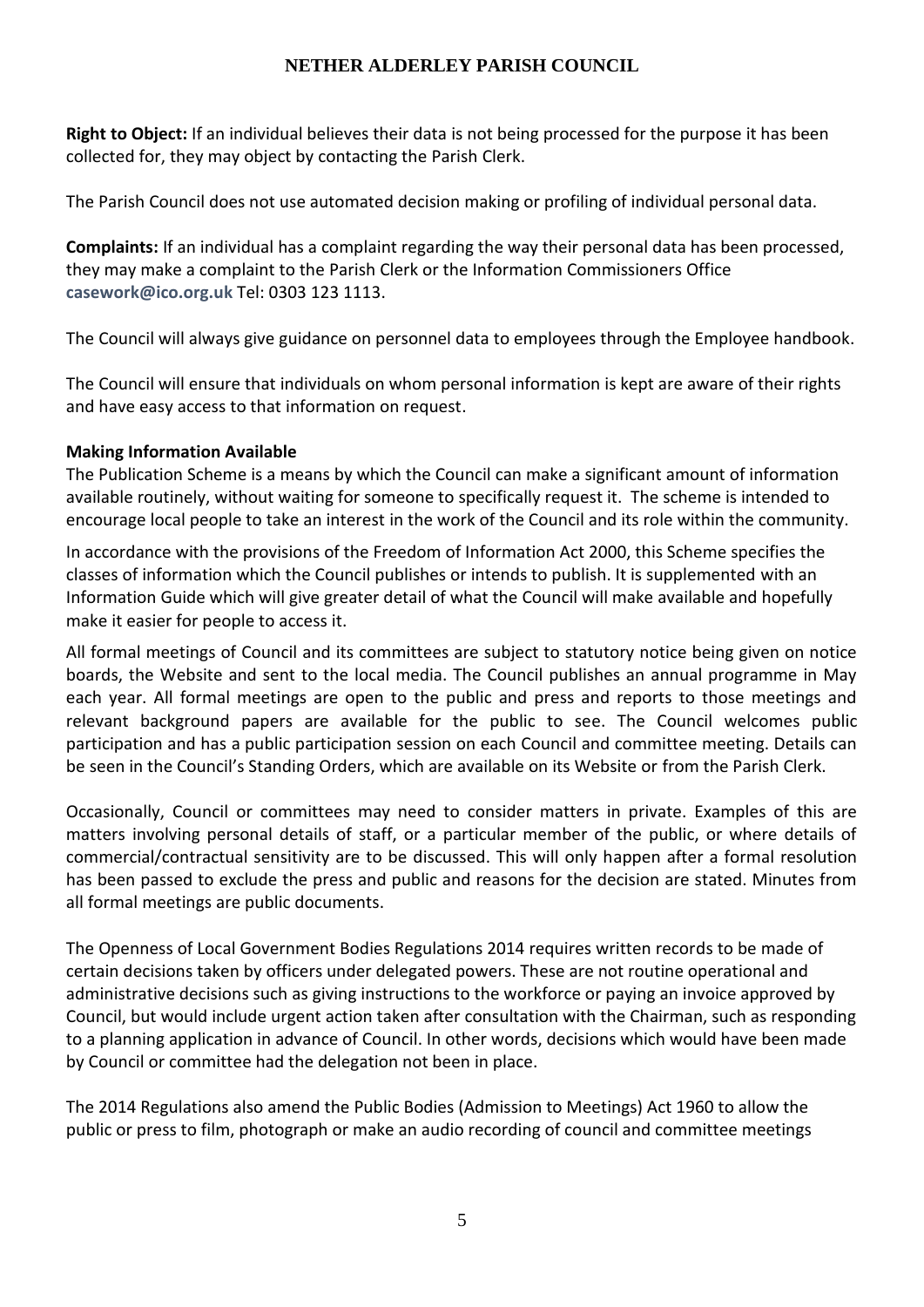normally open to the public. The Council will where possible facilitate such recording unless it is being disruptive. It will also take steps to ensure that children, the vulnerable and members of the public who object to being filmed are protected without undermining the broader purpose of the meeting.

The Council will be pleased to make special arrangements on request for persons who do not have English as their first language or those with hearing or sight difficulties.

#### **Disclosure Information**

The Council will as necessary undertake checks on both staff and Members with the Disclosure and Barring Service and will comply with their Code of Conduct relating to the secure storage, handling, use, retention and disposal of Disclosures and Disclosure Information. It will include an appropriate operating procedure in its integrated quality management system.

#### **Reporting on Requests**

The Parish Council will maintain a Disclosure Log which will be reported annually. The Log will include how many requests for information have been received under which item of legislation (DPA, FOI or EIR), whether the statutory response timescales have been complied with and the sector the request had come from (business, local MPs, members of the public within the district, or members of the public outside the district).

### **Confidentiality**

Councillors and staff must be aware that when complaints or queries are made, they must remain confidential unless the subject gives permission otherwise. When handling personal data, this must also remain confidential.

#### **Data Transparency**

The Council has resolved to act in accordance with the Code of Recommended Practice for Local Authorities on Data Transparency (September 2011). This sets out the key principles for local authorities in creating greater transparency through the publication of public data and is intended to help them meet obligations of the legislative framework concerning information.

"Public data" means the objective, factual data on which policy decisions are based and on which public services are assessed, or which is collected or generated in the course of public service delivery.

The Code will therefore underpin the Council's decisions on the release of public data and ensure it is proactive in pursuing higher standards and responding to best practice as it develops.

The principles of the Code are:

**Demand led:** new technologies and publication of data should support transparency and accountability

**Open:** the provision of public data will be integral to the Council's engagement with residents so that it drives accountability to them.

**Timely**: data will be published as soon as possible following production.

Government has also issued a further Code of Recommended Practice on Transparency, compliance of which is compulsory for parish councils with turnover (gross income or gross expenditure) not exceeding £25,000 per annum. These councils will be exempt from the requirement to have an external audit from